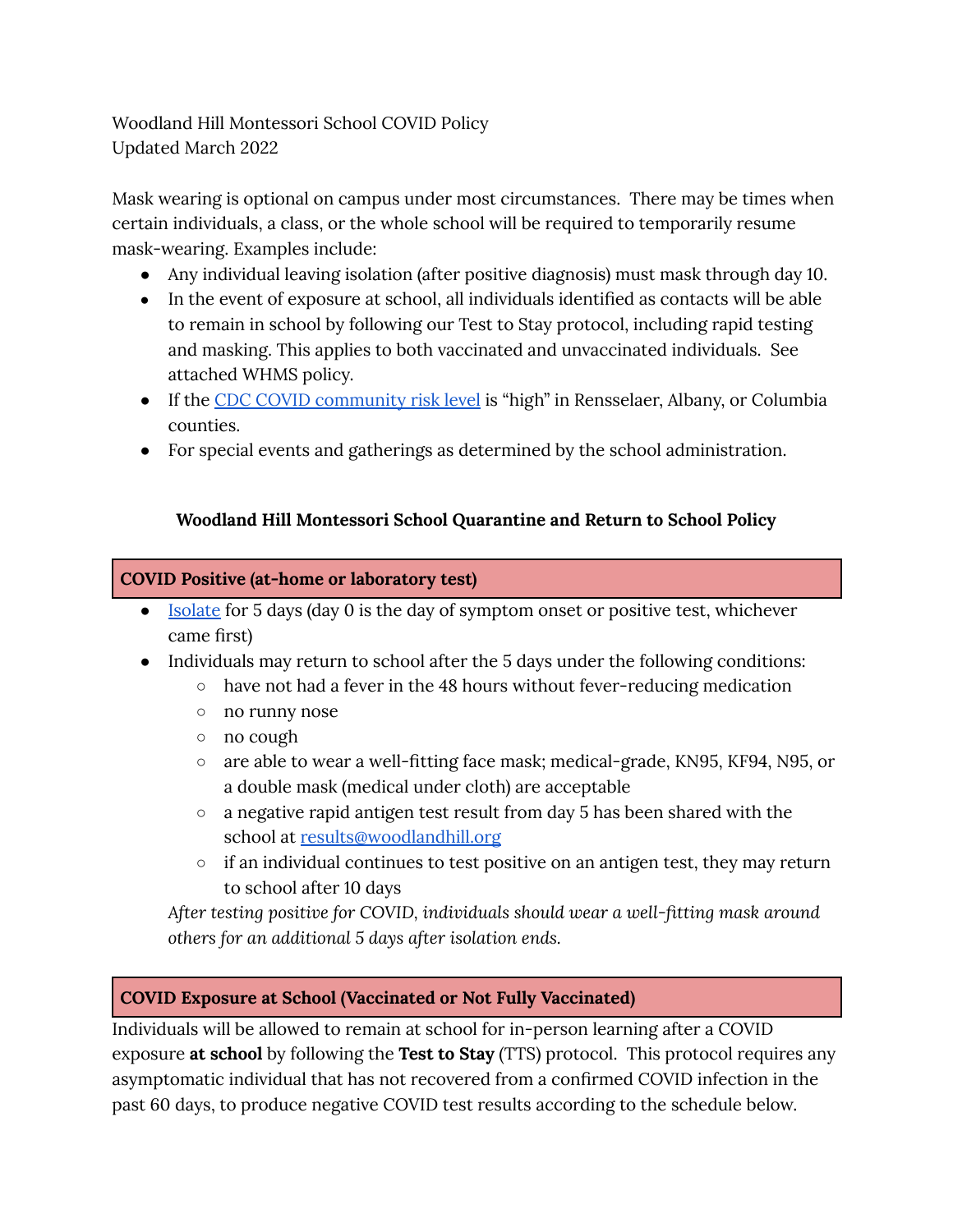| <b>Minimum Testing Cadences</b> |                           |                          |
|---------------------------------|---------------------------|--------------------------|
| <b>Day of First Test</b>        | <b>Day of Second Test</b> | <b>Day of Third Test</b> |
|                                 | 2 or 3                    | 5, 6, or 7               |
|                                 |                           | 5, 6, or 7               |
|                                 |                           | 5, 6, or 7               |
|                                 | 5, 6, or 7                | <b>NA</b>                |
|                                 | 5, 6, or 7                | <b>NA</b>                |
|                                 | 6 or 7                    | NA                       |
|                                 | <b>NA</b>                 | NA                       |
|                                 | <b>NA</b>                 | <b>NA</b>                |

- This TTS option only applies to exposure in a school setting.
- The exposed individual is to be tested a minimum of two or three times unless recognition of the exposure is delayed or weekends or school breaks intervene.
- The testing schedule is based on calendar days. The last date of exposure is considered day 0. The first test should be done as soon as possible after exposure is identified (i.e., the first day the student is in school after identified exposure.)
- $\circ$  If saliva testing is being conducted on day 5, 6, or 7, this will count as the final test in the test to stay series.
- An individual is released from the TTS protocol when the school receives confirmation of the final negative test.
- All exposed individuals must wear a well-fitting face **mask on campus for 10 days following exposure.** Medical grade, KN95, KF94, N95, or a double mask (medical under cloth) are acceptable.
- The exposed individual must remain asymptomatic. If symptoms present, [isolate](https://coronavirus.health.ny.gov/new-york-state-contact-tracing) and get tested.
- Rapid antigen tests are available from Woodland Hill for participation in the TTS protocol.
- Tests sent home should be administered and results reported to the school at [results@woodlandhill.org](mailto:results@woodlandhill.org) before the start of the school day and according to the testing schedule provided by the school.
- Report any positive tests as soon as possible by calling or texting Michelle Edwards at 518-802-5400.

Please report any COVID exposure outside of the school environment to Michelle Edwards. The return to school plan for exposure outside of school will be determined in consultation with Katie Singh, our school nurse, and based on the individual circumstances of each case.

#### **Surveillance Testing**